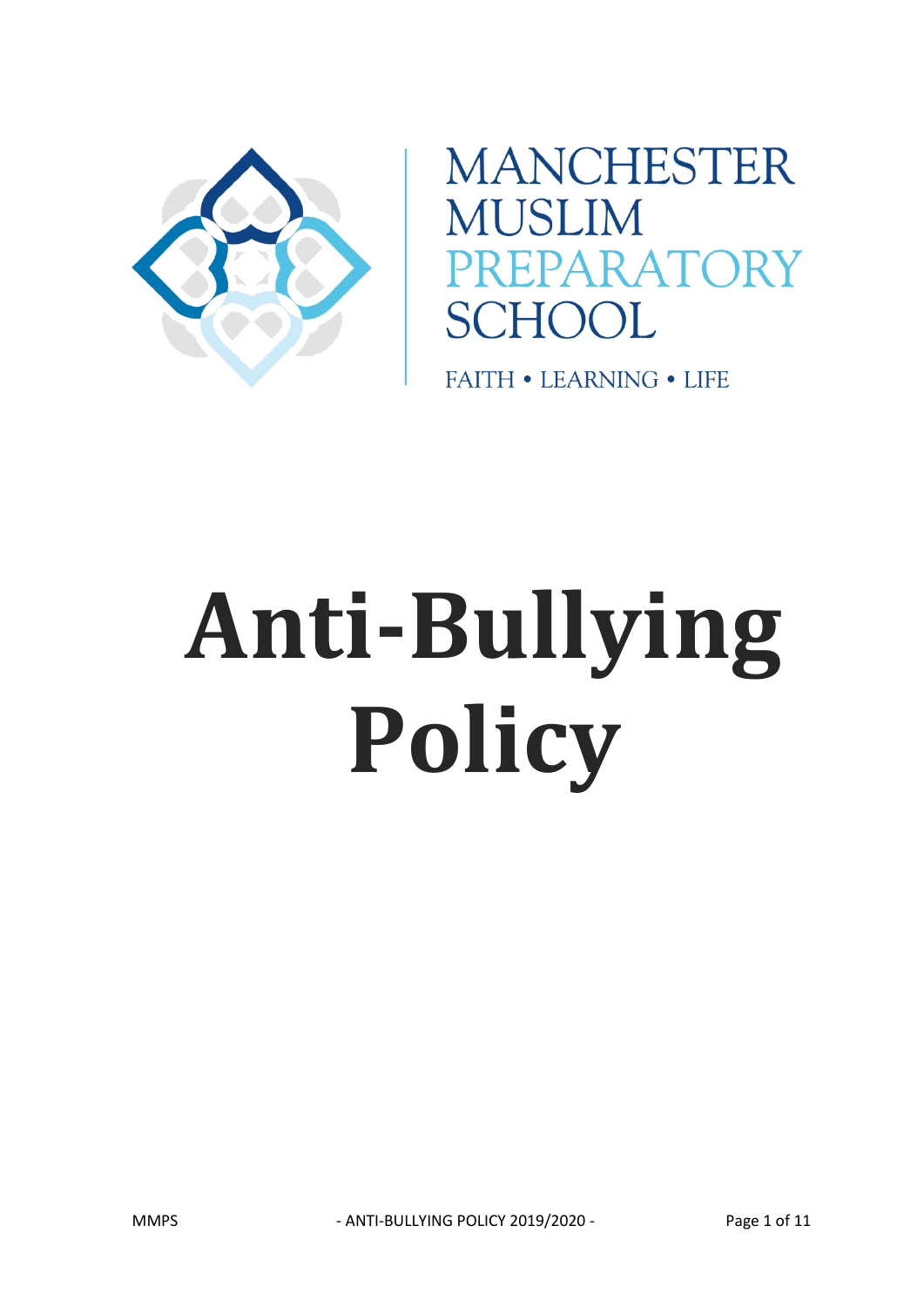# **Document Control**

| This policy has been approved for<br>operation within | Manchester Muslim Preparatory School |
|-------------------------------------------------------|--------------------------------------|
| Date of last review                                   | April 2021                           |
| Date of next review                                   | April 2022                           |
| <b>Review period</b>                                  | Yearly                               |
| <b>Policy Status</b>                                  | Statutory                            |
| Owner                                                 | <b>MMPS</b>                          |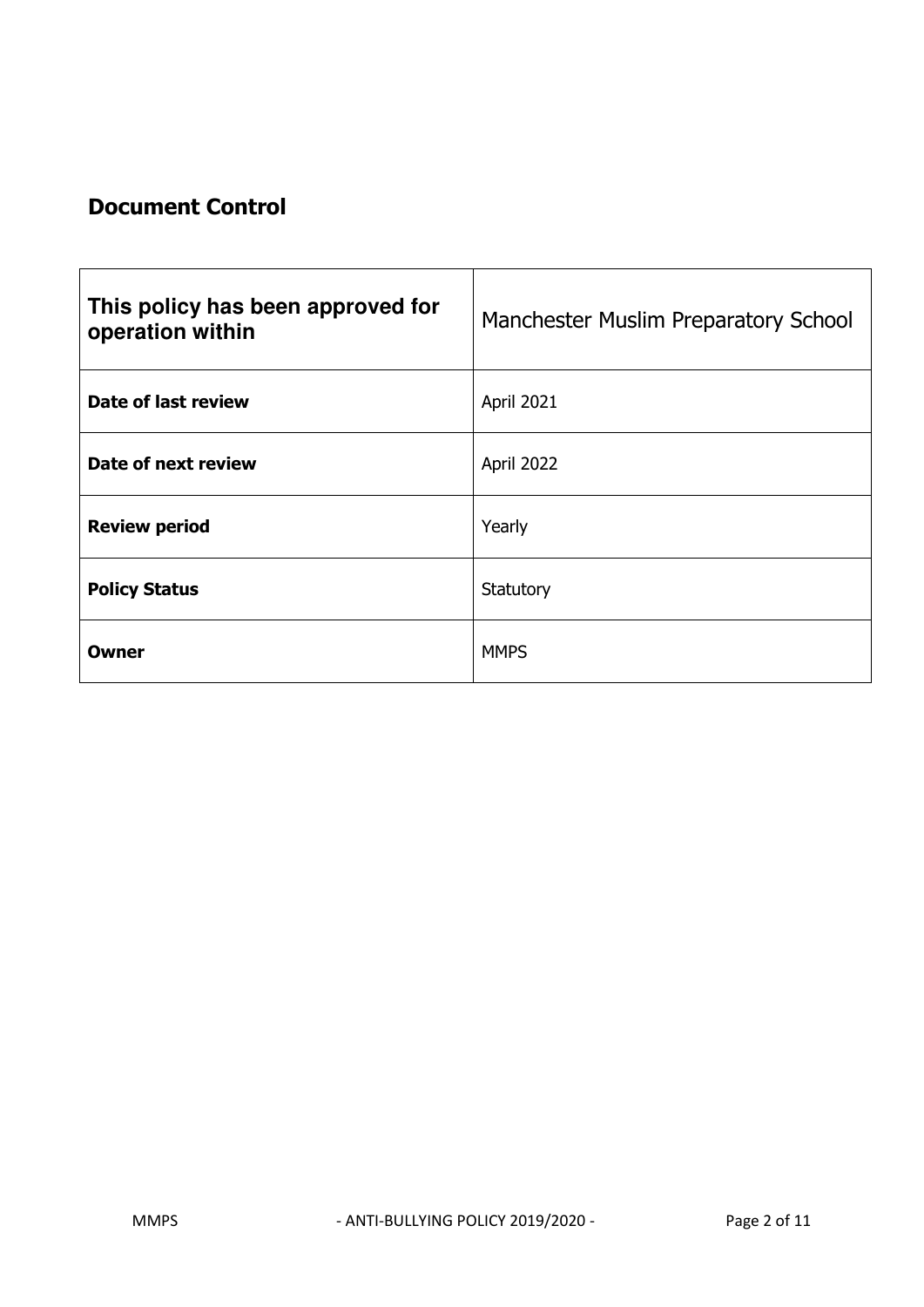# **Anti-Bullying Policy**

This policy is based on DfE guidance "Preventing and Tackling Bullying" July 2017 and supporting documents. It also takes into account the DfE statutory guidance "[Keeping](https://www.gov.uk/government/publications/keeping-children-safe-in-education--2)  [Children Safe in Education](https://www.gov.uk/government/publications/keeping-children-safe-in-education--2)["](https://www.gov.uk/government/publications/keeping-children-safe-in-education--2) 2020.

#### **Aims:**

- This policy outlines what Manchester Muslim Preparatory School (MMPS) will do to prevent and tackle all forms of bullying.
- MMPS is committed to developing an anti-bullying culture where the bullying of adults, children or young people is not tolerated in any form.

#### **Links to legislation**

There are a number of pieces of legislation, which set out measures and actions for schools in response to bullying, as well as criminal and civil law. These may include (but are not limited to):

- The Education and Inspection Act 2006, 2011
- The Equality Act 2010
- The Children Act 1989
- The Education (Independent School Standards) Regulations 2014
- Protection from Harassment Act 1997
- The Malicious Communications Act 1988
- Public Order Act 1986

#### **Responsibilities**

It is the responsibility of:

- The Head Teacher to communicate this policy to the school community, to ensure that disciplinary measures are applied fairly, consistently and reasonably, and that a member of the senior leadership team has been identified to take overall responsibility.
- The School Trust to take a lead role in monitoring and reviewing this policy.
- All staff, including: trustees, senior leadership, teaching and non-teaching staff, to support, uphold and implement this policy accordingly.
- Parents/carers to support their children and work in partnership with the school.
- Pupils to abide by the policy.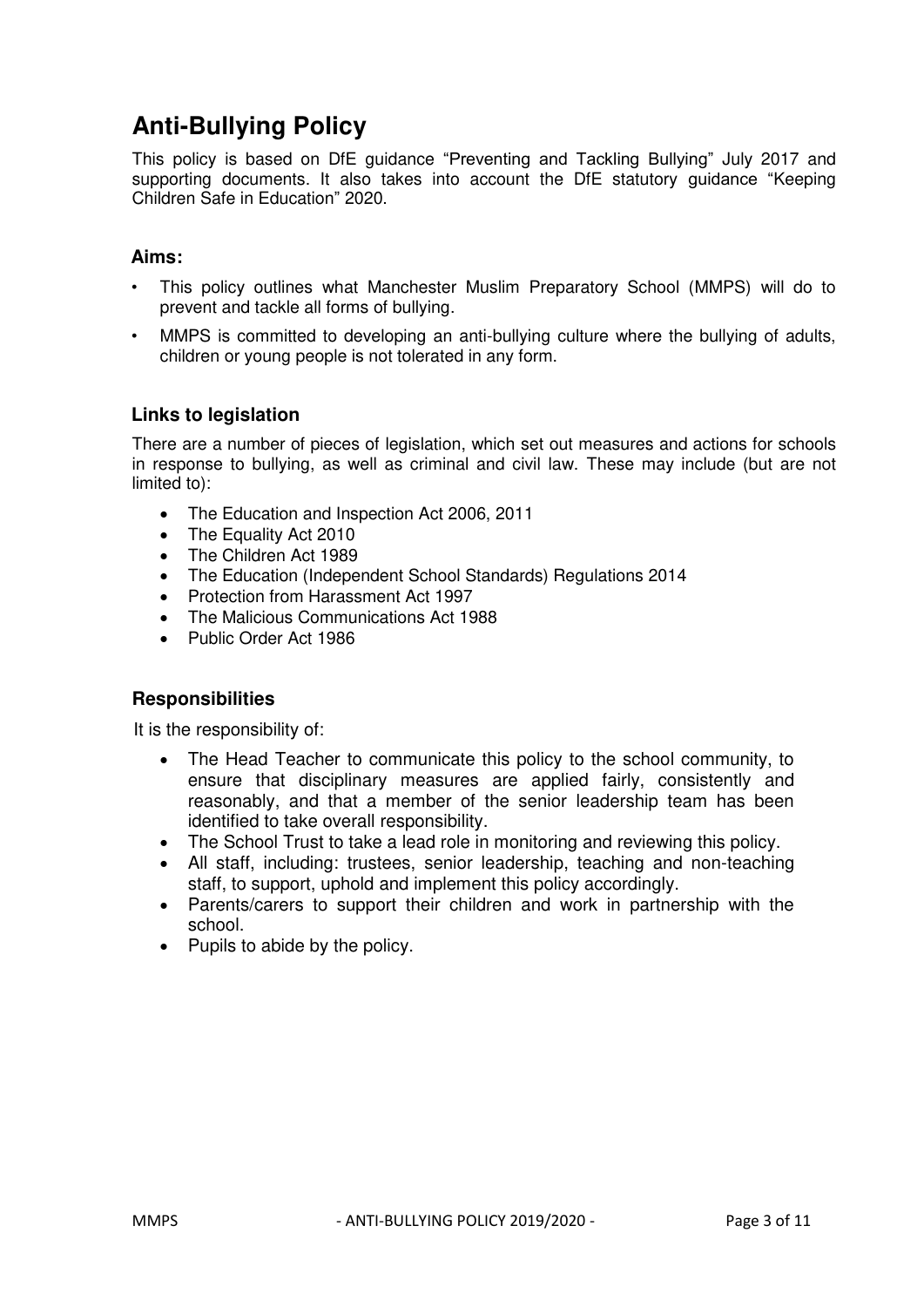## **Definition of bullying**

- Bullying is "behaviour by an individual or a group, repeated over time that intentionally hurts another individual either physically or emotionally". (DfE "Preventing and Tackling Bullying", July 2017)
- Bullying can include name-calling, taunting, mocking, making offensive comments; kicking; hitting; taking belongings; producing offensive graffiti; gossiping; excluding people from groups and spreading hurtful and untruthful rumours.
- This includes the same unacceptable behaviours expressed online, sometimes called online or cyber bullying. This can include sending offensive, upsetting and inappropriate messages by phone, text, instant messenger, through gaming, websites, social media sites and apps, and sending offensive or degrading photos or videos.
- Bullying can be a form of peer on peer abuse and can be emotionally abusive; it can cause severe and adverse effects on children's emotional development.

#### **Forms of bullying covered by this policy**

Bullying can happen to anyone. This policy covers all types of bullying including:

- Bullying related to race, religion, nationality or culture
- Bullying related to SEND (Special Educational Needs or Disability)
- Bullying related to appearance or physical/mental health conditions
- Bullying related to sexual orientation (homophobic bullying)
- Bullying of young carers, children in care or otherwise related to home circumstances
- Sexist, sexual and transphobic bullying
- Bullying via technology, known as online or cyber bullying
- Peer on peer bullying

#### **School ethos**

- The MMPS community recognises that bullying, especially if left unaddressed can have a devastating effect on individuals; it can create a barrier to learning and have serious consequences for mental wellbeing. By effectively preventing and tackling bullying, our schools can help to create safe, disciplined environment, where pupils are able to learn and fulfil their potential.
- In line with the Rights Respecting School programme, class teachers collaborate with pupils to create a Class Charter. Rights are selected from the CRC. Pupils and teachers both agree what actions are needed to ensure those rights are realised. The charter is used as a tool to encourage positive behaviours and remind pupils how our actions can affect the rights of others.

#### *Our school community*

- Monitors and reviews our anti-bullying policy and practice on a regular basis.
- Supports staff to promote positive relationships, to help prevent bullying.
- Recognises that some members of our community may be more vulnerable to bullying and its impact than others; being aware of this will help us to develop effective strategies to prevent bullying from happening and provide appropriate support, if required.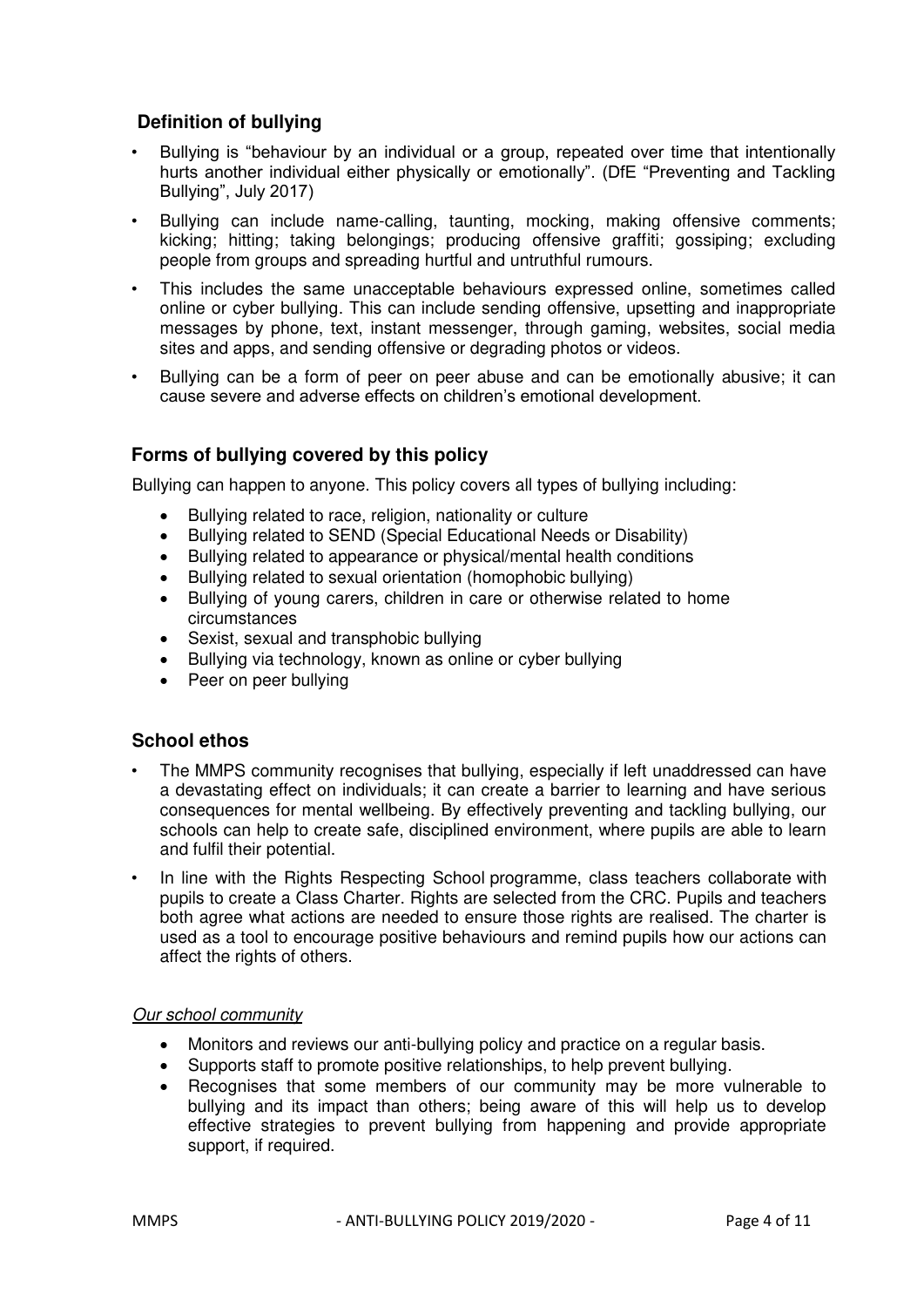- Will intervene by identifying and tackling bullying behaviour appropriately and promptly.
- Ensures our pupils are aware that bullying concerns will be dealt with sensitively and effectively; that everyone should feel safe to learn and abide by the anti-bullying policy.
- Requires all members of the community to work with the school to uphold the antibullying policy.
- Reports back to parents/carers regarding concerns on bullying, dealing promptly with complaints.
- Seeks to learn from good anti-bullying practice elsewhere.
- Utilises support from the Local Authority and other relevant organisations when appropriate.

#### **Responding to bullying**

The following steps may be taken when dealing with all incidents of bullying reported to the school:

- If bullying is suspected or reported, the incident will be dealt with immediately by the member of staff who has been approached or witnessed the concern.
- The school will provide appropriate support for the person being bullied making sure, they are not at risk of immediate harm and will involve them in any decisionmaking, as appropriate.
- The Pastoral Coordinator will interview all parties involved.
- The designated safeguarding lead / Head Teacher will be informed of all bullying issues where there are safeguarding concerns.
- The school will inform other staff members, and parents/ carers, where appropriate.
- Sanctions (as identified within the school behaviour policy) and support for individuals will be implemented, in consultation with all parties concerned.
- If necessary, other agencies may be consulted or involved, such as the police (if a criminal offence has been committed) or other local services, including early help, or children's social care (if a child is felt to be at risk of significant harm).
- Where the bullying takes place off school site or outside of normal school hours (including cyberbullying), the school will ensure that the concern is fully investigated. Appropriate action will be taken, including providing support and implementing sanctions in school in accordance with the school's behaviour policy.
- A clear and precise account of the incident will be recorded by the school in accordance with existing procedures. This will include recording appropriate details regarding decisions and action taken.

## **Cyber Bullying**

When responding to cyber bullying concerns, the school will:

- Act as soon as an incident has been reported or identified.
- Provide appropriate support for the person who has been cyber-bullied and work with the person who has carried out the bullying to ensure that it does not happen again.
- Encourage the person being bullied to keep any evidence (screenshots) of the bullying activity to assist any investigation.
- Take all available steps where possible to identify the person responsible. This may include:
	- **If** looking at use of the school systems;
	- **EXECT** identifying and interviewing possible witnesses;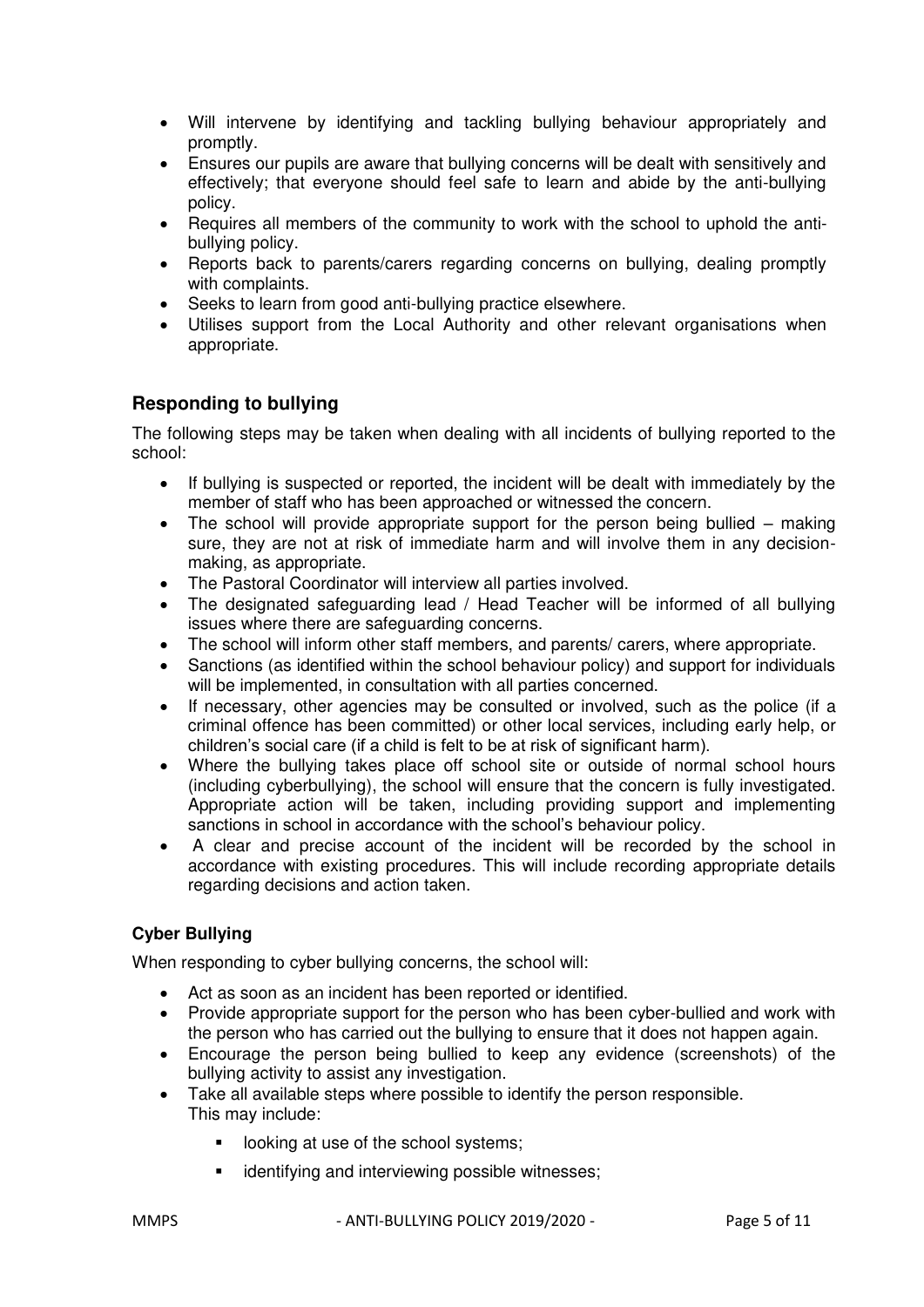- contacting the service provider and the police, if necessary.
- Work with the individuals and online service providers to prevent the incident from spreading and assist in removing offensive or upsetting material from circulation.

#### **This may include:**

- Support reports to a service provider to remove content if those involved are unable to be identified or if those involved refuse to or are unable to delete content.
- Confiscating and searching pupils' electronic devices, such as mobile phones, in accordance with the law (DfE 'Searching, screening and confiscating at school, 2014).
- Requesting the deletion of locally held content and content posted online if they contravene school behavioural policies.
- Ensure that sanctions are applied to the person responsible for the cyber bullying; the school will take steps to change the attitude and behaviour of the bully, as well as ensuring access to any additional help that they may need.
- Inform the police if a criminal offence has been committed.
- Provide information to staff and pupils regarding steps they can take to protect themselves online.

#### **This may include:**

- advising those targeted not to retaliate or reply;
- **•** providing advice on blocking or removing people from contact lists;
- helping those involved to think carefully about what private information they may have in the public domain.

#### **Supporting pupils**

*Pupils who have been bullied will be supported by:* 

- Reassuring the pupil and providing continuous support.
- Offering an immediate opportunity to discuss the experience with their teacher, the designated safeguarding lead, or a member of staff of their choice.
- Being advised to keep a record of the bullying as evidence and discuss how respond to concerns and build resilience as appropriate.
- Working towards restoring self-esteem and confidence.
- Providing ongoing support, this may include working and speaking with staff, offering formal counselling, engaging with parents and carers.
- Where necessary, working with the wider community and local/national organisations to provide further or specialist advice and guidance; this could include support through Early Help or Specialist Children's Services, or support through Child and Adolescent Mental Health Services (CAMHS).

#### *Pupils who have perpetrated the bullying will be helped by:*

- Discussing what happened, establishing the concern and the need to change.
- Informing parents/carers to help change the attitude and behaviour of the child.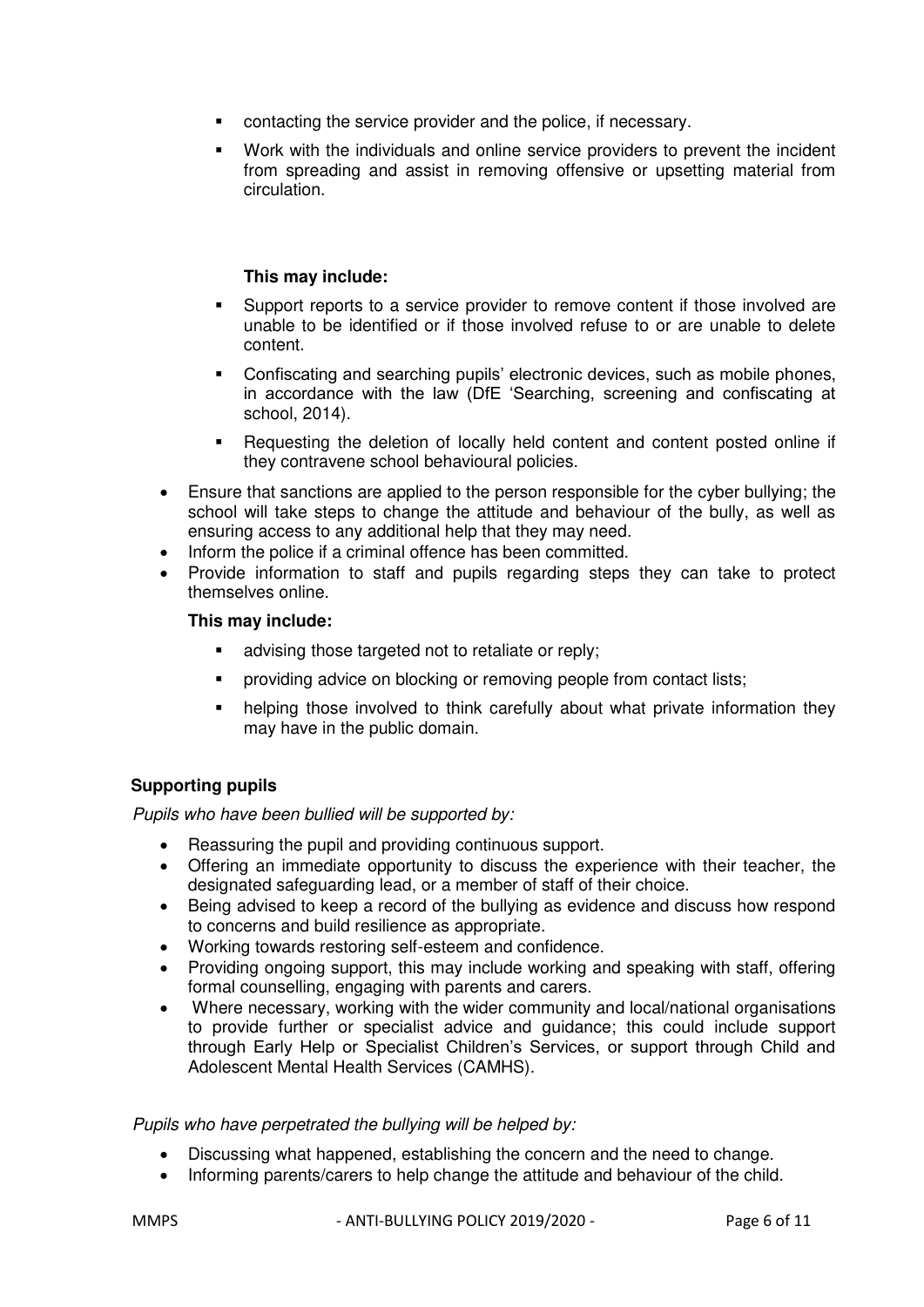- Providing appropriate education and support regarding their behaviour or actions.
- If online, requesting that content be removed and reporting accounts/content to service provider.
- Sanctioning, in line with school behaviour/discipline policy, this may include official warnings, detentions, removal of privileges (including online access when encountering cyber bullying concerns), and fixed-term or permanent exclusions.
- Where necessary, working with the wider community and local/national organisations to provide further or specialist advice and guidance; this may include involvement from the Police or referrals to Early Help, Specialist Children's Services, or Child and Adolescent Mental Health Services (CAMHS) as appropriate.

#### **Supporting adults**

Our school takes measures to prevent and tackle bullying among pupils; however, it is equally important to recognise that bullying of staff and parents, whether by pupils, parents or other staff members, is unacceptable.

*Adults (staff and parents) who have been bullied or affected will be supported by:* 

- Offering an immediate opportunity to discuss the concern with a senior leader or/and the Head Teacher.
- Advising them to keep a record of the bullying as evidence and discuss how to respond to concerns and build resilience, as appropriate.
- Where the bullying takes place off school site or outside of normal school hours (including online), the school will still investigate the concern and ensure that appropriate action is taken in accordance with the school's behaviour policy.
- Reporting offensive or upsetting content and/or accounts to the service provider, where the bullying has occurred online.
- Reassuring and offering appropriate support.
- Working with the wider community and local/national organisations to provide further or specialist advice and guidance.

#### *Adults (staff and parents) who have perpetrated the bullying will be helped by:*

- Discussing what happened with a senior leader and/or the Head Teacher to establish the concern.
- Establishing whether a legitimate grievance or concern has been raised, and signposting to the school's official complaints procedures.
- If online, requesting that content be removed.
- Instigating disciplinary, civil or legal action as appropriate or required.

#### **Preventing bullying**

#### *Environment*

The whole school community will:

- Create and support an inclusive environment that promotes a culture of mutual respect, consideration and care for others, which will be upheld by all.
- Recognise that bullying can be perpetrated or experienced by any member of the community, including adults and children (peer on peer abuse).
- Openly discuss differences between people that could motivate bullying, such as: religion, ethnicity, disability, gender, sexuality or appearance related difference. Also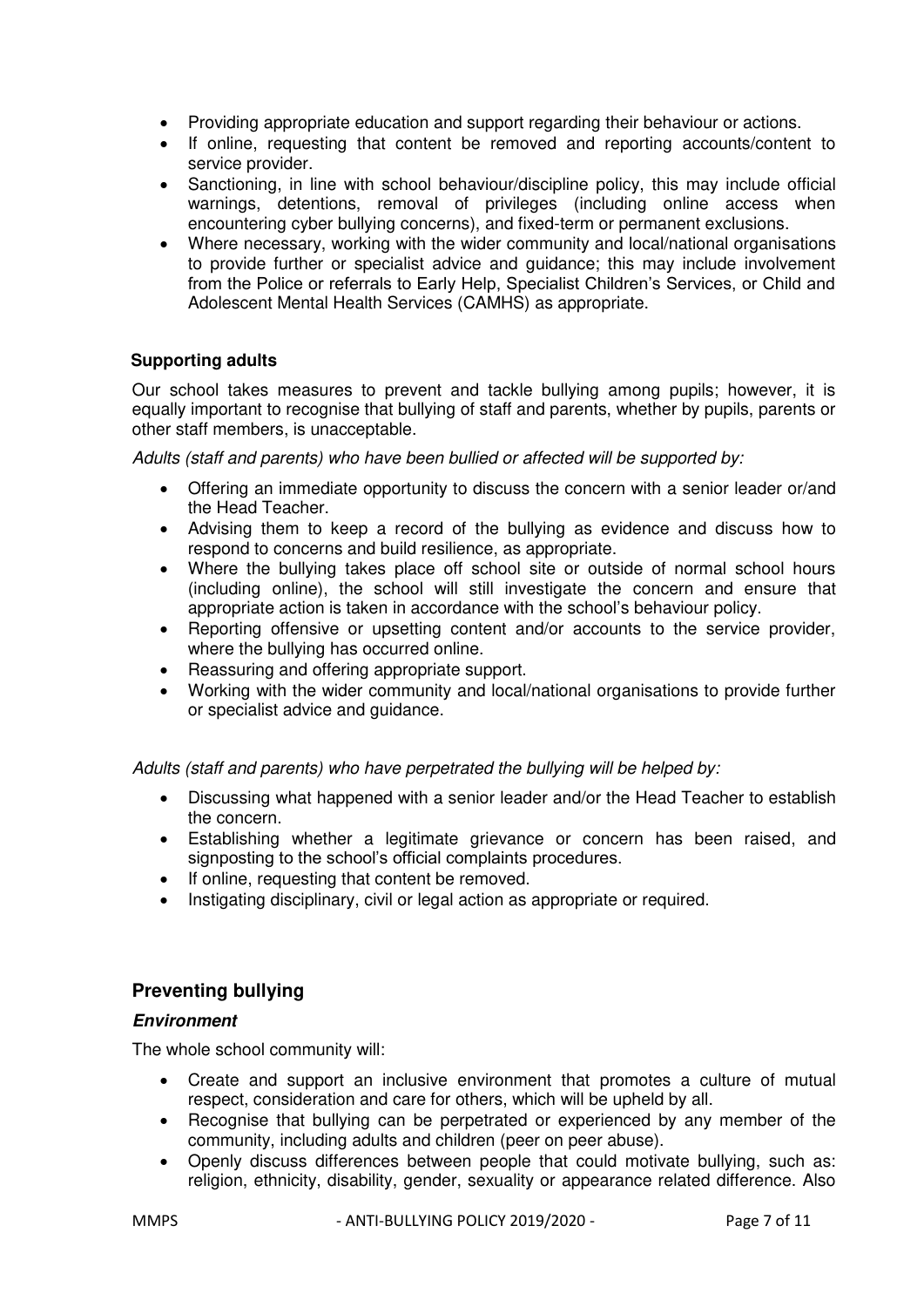children with different family situations, such as looked after children or those with caring responsibilities.

- Challenge practice and language that does not uphold the values of tolerance, nondiscrimination and respect towards others.
- Be encouraged to use technology, especially mobile phones and social media positively and responsibly.
- Work with staff, the wider community and outside agencies to prevent and tackle concerns including all forms of prejudice-driven bullying.
- Actively create "safe spaces" for vulnerable children and young people. Celebrate success and achievements to promote and build a positive school ethos.

#### **Policy and Support**

The whole school community will:

- Provide a range of approaches for pupils, staff and parents/carers to access support and report concerns.
- Regularly update and evaluate our practice to take into account the developments of technology and provide up-to-date advice and education to all members of the community regarding positive online behaviour.
- Take appropriate, proportionate and reasonable action, in line with existing school policies, for any bullying bought to the schools attention, which involves or effects pupils, even when they are not on school premises; for example, when using school transport or online, etc.
- Implement appropriate disciplinary sanctions; the consequences of bullying will reflect the seriousness of the incident, so that others see that bullying is unacceptable.
- Use a variety of techniques to resolve the issues between those who bully, and those who have been bullied.

#### **Education and Training**

The school community will:

- Train all staff, including: teaching staff, support staff (e.g. administration staff, lunchtime support staff and site support staff) and pastoral staff, to identify all forms of bullying and take appropriate action, following the school's policy and procedures (including recording and reporting incidents).
- Consider a range of opportunities and approaches for addressing bullying throughout the curriculum and other activities, such as: through displays, assemblies, peer support, the school council, etc.
- Provide systematic opportunities to develop pupils' social and emotional skills, including building their resilience and self-esteem.

#### **Involvement of pupils**

We will:

- Regularly canvas pupils' views on the extent and nature of bullying.
- Ensure that all pupils know how to express worries and anxieties about bullying.
- Ensure that all pupils are aware of the range of sanctions that may be applied against those engaging in bullying.
- Involve pupils in anti-bullying campaigns in schools and embedded messages in the wider school curriculum.
- Publicise the details of internal support, as well as external helplines and websites.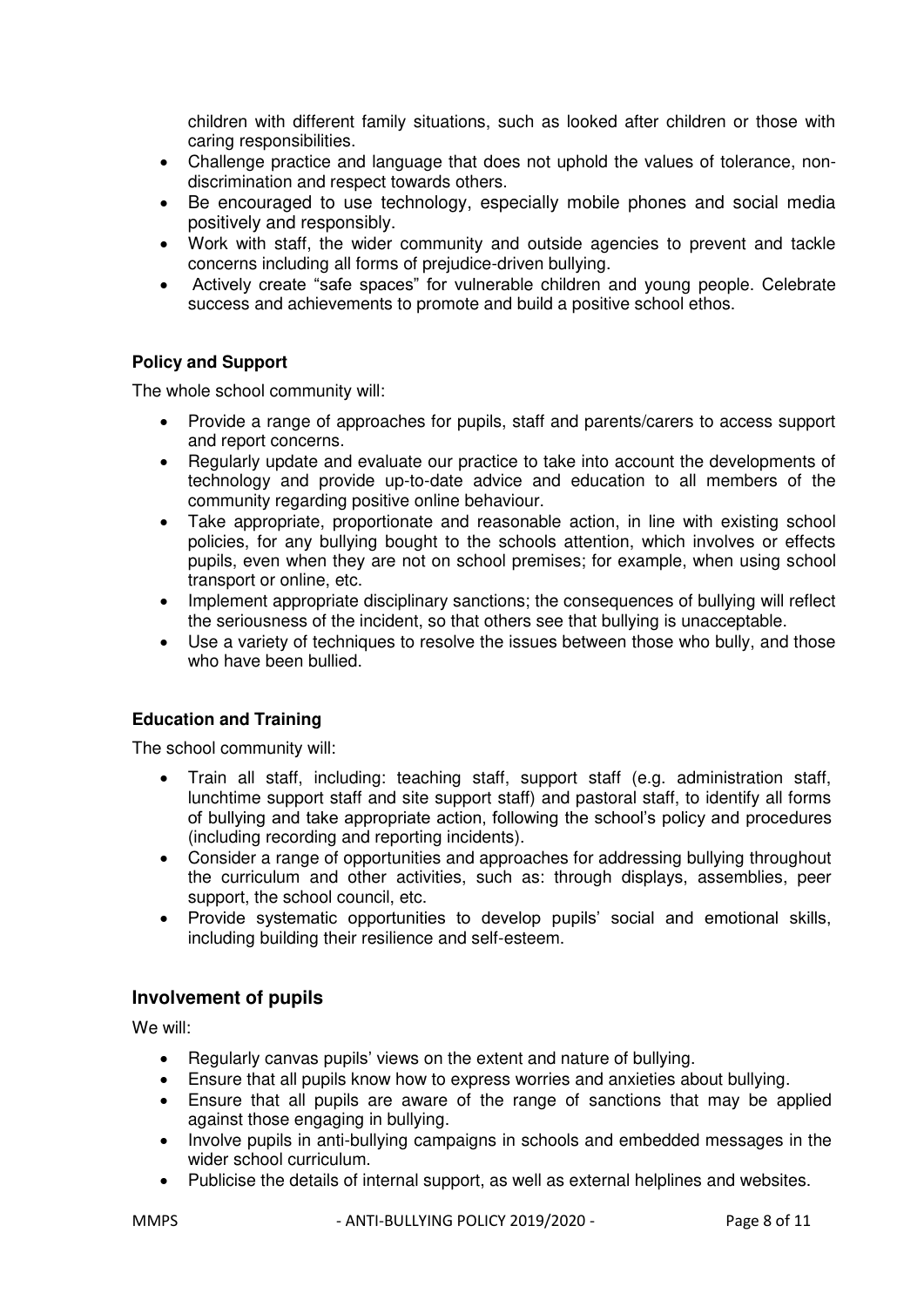Offer support to pupils who have been bullied and to those who are bullying in order to address the problems they have.

#### **Involvement and liaison with parents and carers**

We will:

- Take steps to ensure that parents are aware that the school does not tolerate any form of bullying.
- Make sure that key information about bullying (including policies and named points of contact) is available to parents/carers.
- Ensure all parents/carers know who to contact if they are worried about bullying.
- Work with all parents/carers to address issues beyond the school gates that give rise to bullying.
- Ensure that parents work with the school to role model positive behaviour for pupils, both on and offline.
- Ensure all parents/carers know about our complaints procedure and how to use it effectively, to raise concerns in an appropriate manner.

#### **Monitoring and review: putting policy into practice**

- The school will ensure that they regularly monitor and evaluate mechanisms to ensure that the policy is being consistently applied.
- Any issues identified will be incorporated into the school's action planning.
- The Head Teacher will be informed of bullying concerns, as appropriate.
- The named Trustee for bullying will report on a regular basis to the governing body on incidents of bullying, including outcomes.

#### **Links with documents and other policies**

Preventing and tackling bullying (DfE, July 2017)

Behaviour Policy

Safeguarding Policy

Complaints Policy

Whistleblowing Policy

Acceptable Use Policy

E-Safety Policy

PSHE Policy

Mobile Phone Policy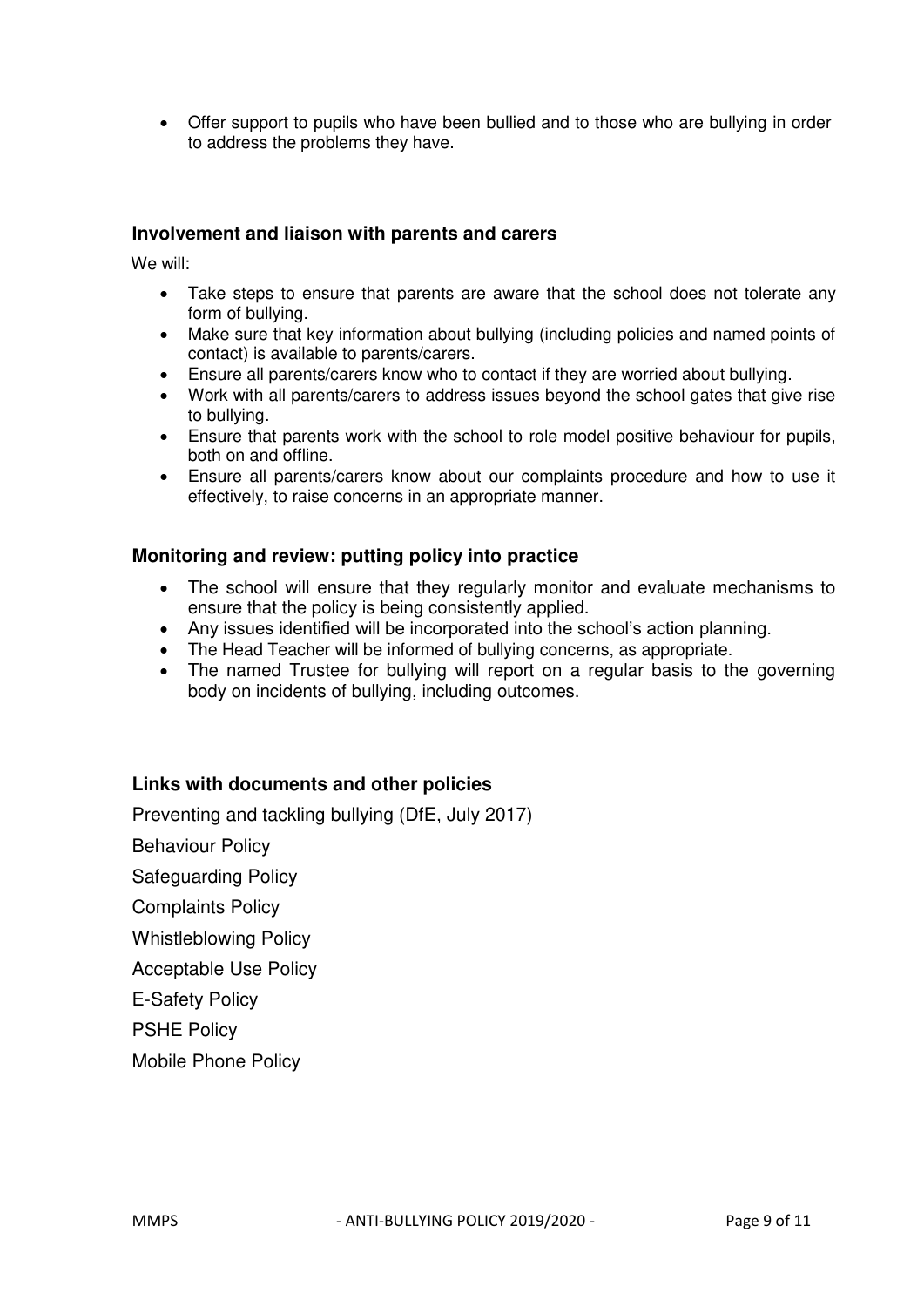# **APPENDIX**

# **Useful links and supporting organisations**

- Anti-Bullying Alliance: [www.anti-bullyingalliance.org.uk](http://www.anti-bullyingalliance.org.uk/)
- Childline: [www.childline.org.uk](http://www.childline.org.uk/)
- Family Lives: www.familylives.org.uk
- Kidscape: www.kidscape.org.uk
- MindEd: [www.minded.org.uk](http://www.minded.org.uk/)
- NSPCC: www.nspcc.org.uk
- PSHE Association: [www.pshe-association.org.uk](http://www.pshe-association.org.uk/)
- The Diana Award: www.diana-award.org.uk

#### **SEND**

- Mencap: [www.mencap.org.uk](http://www.mencap.org.uk/)
- DfE: SEND code of practice: [www.gov.uk/government/publications/send-code-of](https://www.gov.uk/government/publications/send-code-of-practice-0-to-25)[practice-0-to-25](https://www.gov.uk/government/publications/send-code-of-practice-0-to-25)

## **Cyberbullying**

- Childnet International: [www.childnet.com](http://www.childnet.com/)
- Digizen: [www.digizen.org](http://www.digizen.org/)
- Internet Watch Foundation: www.iwf.org.uk
- Think U Know: [www.thinkuknow.co.uk](http://www.thinkuknow.co.uk/)
- UK Safer Internet Centre: [www.saferinternet.org.uk](http://www.saferinternet.org.uk/)
- The UK Council for Child Internet Safety (UKCCIS) [www.gov.uk/government/groups/uk-council-forchild-internet-safety-ukccis](http://www.gov.uk/government/groups/uk-council-for-child-internet-safety-ukccis)

#### **Race, religion and nationality**

- Anne Frank Trust: [www.annefrank.org.uk](http://www.annefrank.org.uk/)
- Report it: [www.report-it.org.uk](http://www.report-it.org.uk/)
- Tell Mama[:www.tellmamauk.org](http://www.tellmamauk.org/)
- Educate against Hate: [www.educateagainsthate.com/](http://www.educateagainsthate.com/)

#### **LGBT**

- Barnardos LGBT Hub: [www.barnardos.org.uk/what\\_we\\_do/our\\_work/lgbtq.htm](http://www.barnardos.org.uk/what_we_do/our_work/lgbtq.htm)
- EACH: [www.eachaction.org.uk](http://www.eachaction.org.uk/)
- Proud Trust: [www.theproudtrust.org](http://www.theproudtrust.org/)
- Schools Out: [www.schools-out.org.uk](http://www.schools-out.org.uk/)
- Stonewall: [www.stonewall.org.uk](http://www.stonewall.org.uk/)